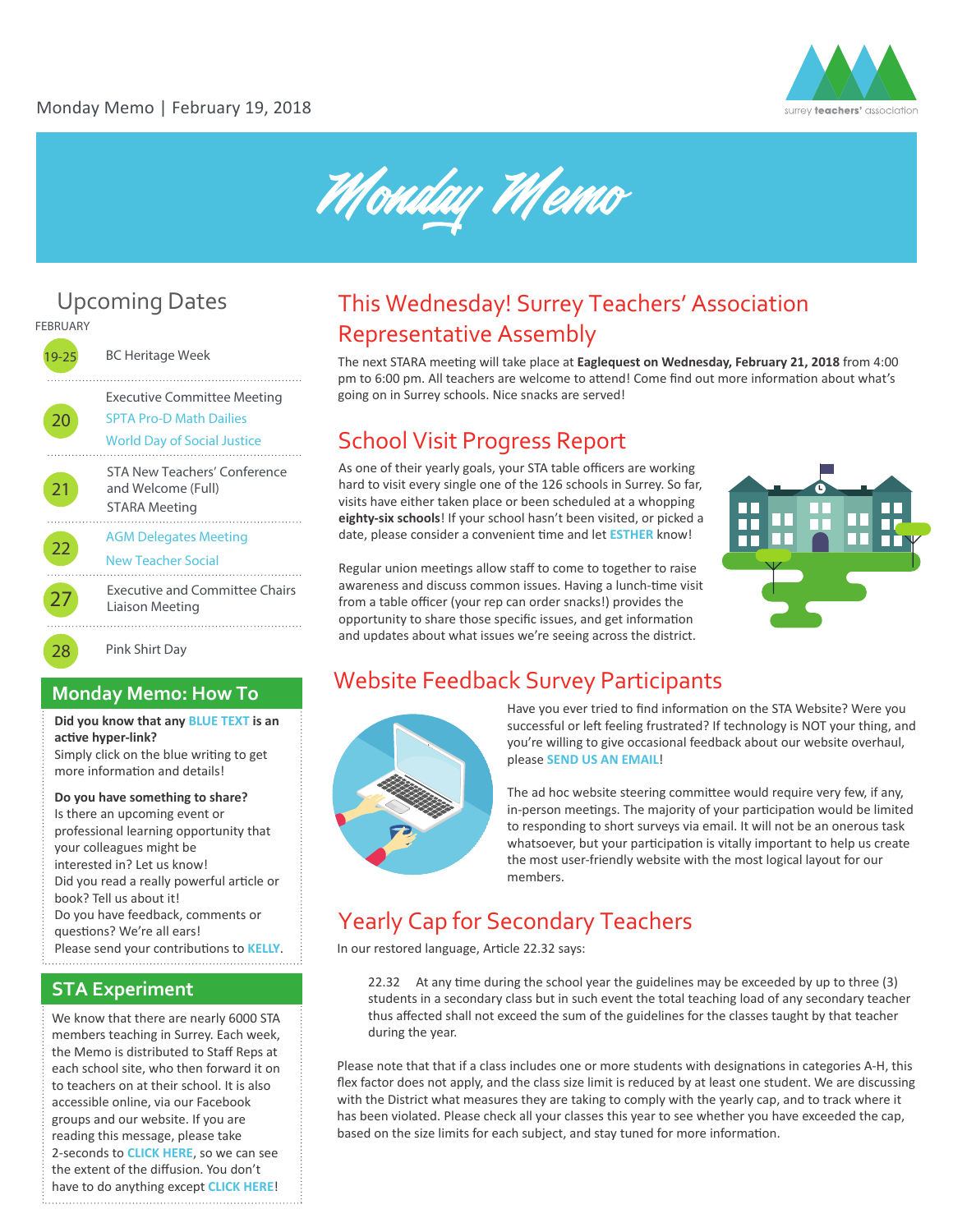

This year **[BC'S PINK SHIRT](https://www.pinkshirtday.ca/)** day falls on Wednesday, February 28, 2018. The movement originated in Nova Sco�a in 2007 when a Grade 9 student was the target of homophobic bullying because of their choice to wear a pink t-shirt. Two Grade 12 students took action by encouraging friends and classmates to wear pink to school the next day. The original article can be read, in full, **[ONLINE](http://www.cbc.ca/news/canada/bullied-student-tickled-pink-by-schoolmates-t-shirt-campaign-1.682221)**.

Since then, the Pink Shirt movement has spread internationally. While many initiatives focus on anti-bullying in general, it is important to remember that the roots of this movement stem from anti-homophobia. The **[INTERNATIONAL DAY OF PINK](https://dayofpink.org/)**, on April 11, 2018 reinforces the message to celebrate diversity and fight against bullying, discrimination, homophobia, transphobia, and transmisogyny.

Does your school plan activities surrounding this event? We'd love to hear about it. Please consider writing a short paragraph, and including a photo to be featured in a future edition!



## **New Teacher Social**

**[MENTOR36](https://mentor36.com/)**, alongside the Surrey Teachers' Association and Surrey Schools, is co-hosting an event for new teachers on Thursday, February 22, 2018 at REC. If you're in your first THREE years of teaching or new to your role, please join us for dinner! The event will begin at 4:00 PM and provide an opportunity to connect with fellow teachers as well as District supports. Please **[REGISTER ONLINE](https://goo.gl/forms/vaGEP1MDycS8nqw02)**.



## **Anti-Bullying Day** A Message to Teachers from STARS (Surrey Teachers Advocating for Refugee Students Ad Hoc Committee)

We're building a picture of how our district is meeting the needs of refugee students and we need your help.

To support our work with refugee students across the Surrey School District, we are looking for stories of teachers' experiences working with refugee students. This will help us understand what resources are currently in place in schools that support both teachers and students, and what we can do to suggest improvements to the district's work this area.

### An example story is provided below:

Harkaran is a grade 10 student in a large family, originally from the horn of Africa. His home country experienced civil war, which permanently destabilized infrastructures and services causing him to lose access to many basic needs including education, food security, and personal security during a crucial developmental period. He and his family arrived in Canada seven years ago and received placement and support through the Welcome Centre. When he arrived, he had no English and was not literate in his native language, a circumstance shared by all members of his family.

Since arriving in Canada, Harkaran can now read at a Grade Two level, has fluent oral expressive English and is progressing through the Math A&W stream. However, Harkaran formally aged out of ELL support 2 years ago and teachers have made the decision to continue to provide him with three blocks of direct service (LST and ELL) per semester, after repeated attempts at inclusion were unsuccessful and resulted in Harkaran not attending. In previous years, teachers in inclusion environments were able to provide an NM and allow Harkaran to "audit" the course – changes to reporting standards in the new curriculum now make this impossible.

Your insights are invaluable to helping us succeed!

#### What we need:

1) A story of one of your students who is a refugee. This could be 1-2 paragraphs or even point form! How were they helped by the resources currently available at your school? What gaps in supports, if any, where there in helping your student succeed?

2) With a view of how our district meets the needs of refugee students, do you believe your student was properly supported?

3) In a short paragraph, describe the supports from which both teachers and students would benefit.

Don't hesitate to connect should you have any questions. Your help is very much appreciated! Please email Marc Andres or Irene Tang.

Many thanks, Marc Andres, Chair of Surrey Teachers Advocating for Refugee Students (STARS) Ad Hoc Committee

## World Day of Social Justice

February 20, 2018 is the United Nations' World Day of Social Justice. This annual event promotes poverty eradication, fully employment and social integration. The United Nations sees social justice as the underlying principle for peaceful and prosperous co-existence with and among nations. This year's theme is **[GREENING THE BLUE](http://www.greeningtheblue.org/event/world-day-social-justice)**. The UN upholds the principles of social justice by promoting gender equality and the rights of Indigenous peoples and migrants.

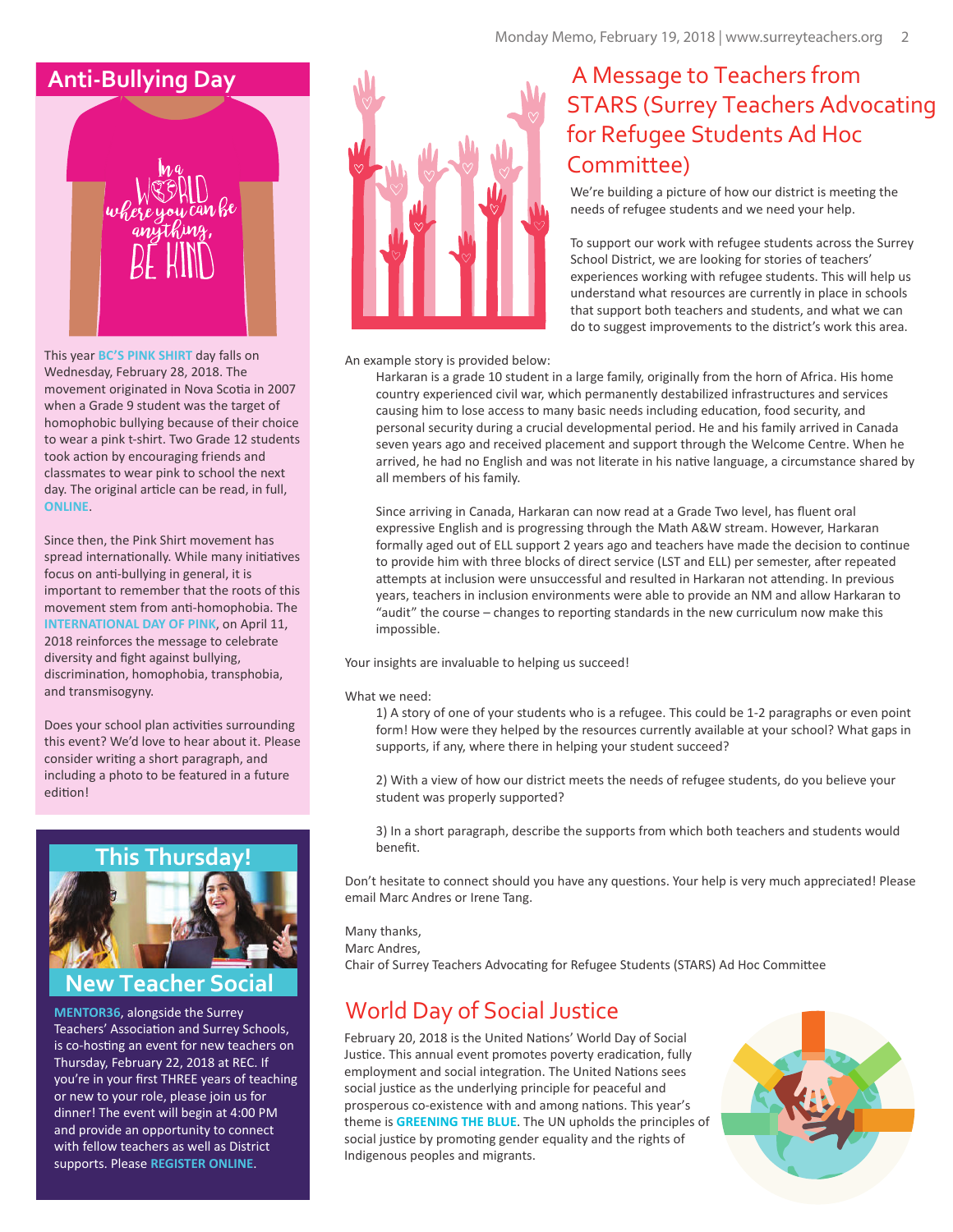# Reclaiming Common Ground  **A CROSS BORDER SOCIAL JUSTICE CONFERENCE FOR BC, WA AND OR TEACHERS APRIL 7 • 8:30 AM - 4:30 PM • SULLIVAN HEIGHTS SECONDARY**



We are pleased to bring a unique opportunity to your attention. Our STA International Solidarity Committee is hosting a Regional Social Justice conference here on Saturday April 7th, at Sullivan Heights.

The idea sprang up right after the American election in 2016 when a few of us were attending the North West Teachers for Social Justice Conference in Portland. Teachers there need to feel the solidarity of the larger community of educators as they face a rise in hateful rhetoric and threats to the human rights of themselves and their marginalized students. We are thrilled also to offer an event that is an international solidarity event for regular classroom teachers! You can expect to meet teachers from around BC, and from Washington and Oregon. When do we ever get a good chance to mingle with colleagues from across the border?

Perhaps the most thrilling part for us, though, is our line-up of keynote speakers and workshops. Many of you may know Seth Klein, BC director of the Canadian Center for Policy Alternatives, who has given workshops about "Economics for Teachers" and about poverty and inequality in our community but did you know his sister is Naomi Klein? She speaks around the world as a public intellectual and having her here with Seth is a rare opportunity! They will speak about education and the current local and global reality in a moderated conversation.

The one day conference is only \$35 to attend, and registration is open now. We hope many Surrey teachers will take advantage of this unusual chance right in our own district.

Arrival coffee and snacks! Lunch! Workshops! Keynote! Social Justice materials and books on display! Renew your spirit as a person who seeks to improve the world!

We teachers are on the front lines of societal change; we seek a more just world for all.

#### Take a look at our website **[www.crossborderconference.weebly.com](https://crossborderconference.weebly.com)** for more details.

# Keynote Speakers





## **Naomi Klein**

Naomi Klein is an award-winning journalist, syndicated columnist and international bestselling author, known for her books, *No Logo*, *The Shock Doctrine*, and *This Changes Everything: Capitalism vs the Climate*. Her most recent book, *No is Not Enough: Resisting Trump's Shock Politics and Winning the World We Need* was a New York Times and international bestseller. She is the Senior Correspondent at The Intercept.

## **Seth Klein**

Seth Klein is the British Columbia Director of the Canadian Centre for Policy Alternatives, a public policy research institute committed to social, economic and environmental justice (www.policyalternatives.ca). He has been a social activist for over 30 years.